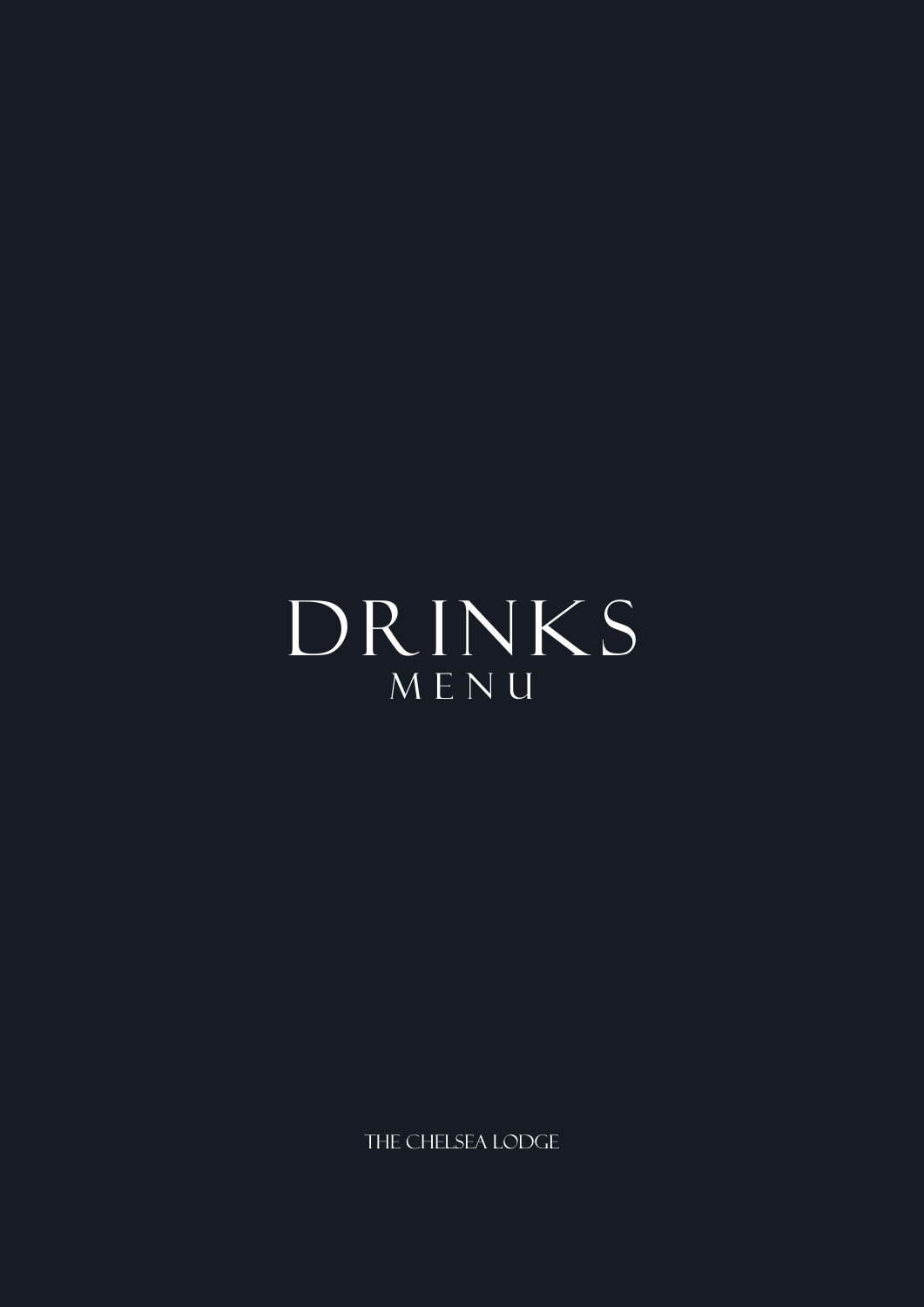# House Cocktails

| Aviation (Hendrik's Lunar gin, violet, maraschino, lemon)                                | £12 |
|------------------------------------------------------------------------------------------|-----|
| Spaloma (chilli, mezcal or tequila, grapefruit, soda)                                    | £13 |
| Pink Lady (Hendrik's Midsummer gin, pomegranate, lemon)                                  | £13 |
| Tropical Long Island (pineapple rum, coconut rum, mango vodka, melon, tropical red bull) | £15 |

## **Martinis**

| Pornstar (vanilla vodka, passionfruit, honey, prosecco) | £13    |
|---------------------------------------------------------|--------|
| Espresso (vanilla vodka, espresso, tia maria)           | £12.50 |
| Appletini (zubrowka, apple, lemon, sugar)               | £12    |

## **Classics**

| Mojito (Havana 3, brown sugars, fresh mint)              |        |
|----------------------------------------------------------|--------|
| Aperol (aperol, soda, bubbles, orange)                   | £12.50 |
| Whiskey sour (bourbon, lemon, sugar)                     | £13.00 |
| Amaretto sour (amaretto, lemon, sugar)                   | £12    |
| Strawberry Daiquiri (strawberry puree, rum, lime, sugar) | £15.5  |
| Old Fashioned (bourbon, angostura, sugar)                | £12    |
| Negroni (Hendricks's gin, vermouth, Campari)             | £14.50 |

# Champagne Cocktails

| £15 |
|-----|
| f17 |
| £18 |
| f10 |
| £15 |
|     |

#### **Shooters**

| Crackbaby (vodka, passion fruit, raspberry, prosecco) | F8.    |
|-------------------------------------------------------|--------|
| Kamikaze (vodka, Cointreau, lemon)                    | £8.    |
| Espresso martini (vodka, espresso, Kahlua, sugar)     | £12.50 |
| Squashed Frog (Midori, Advocaat and Grenadine)        | F8.    |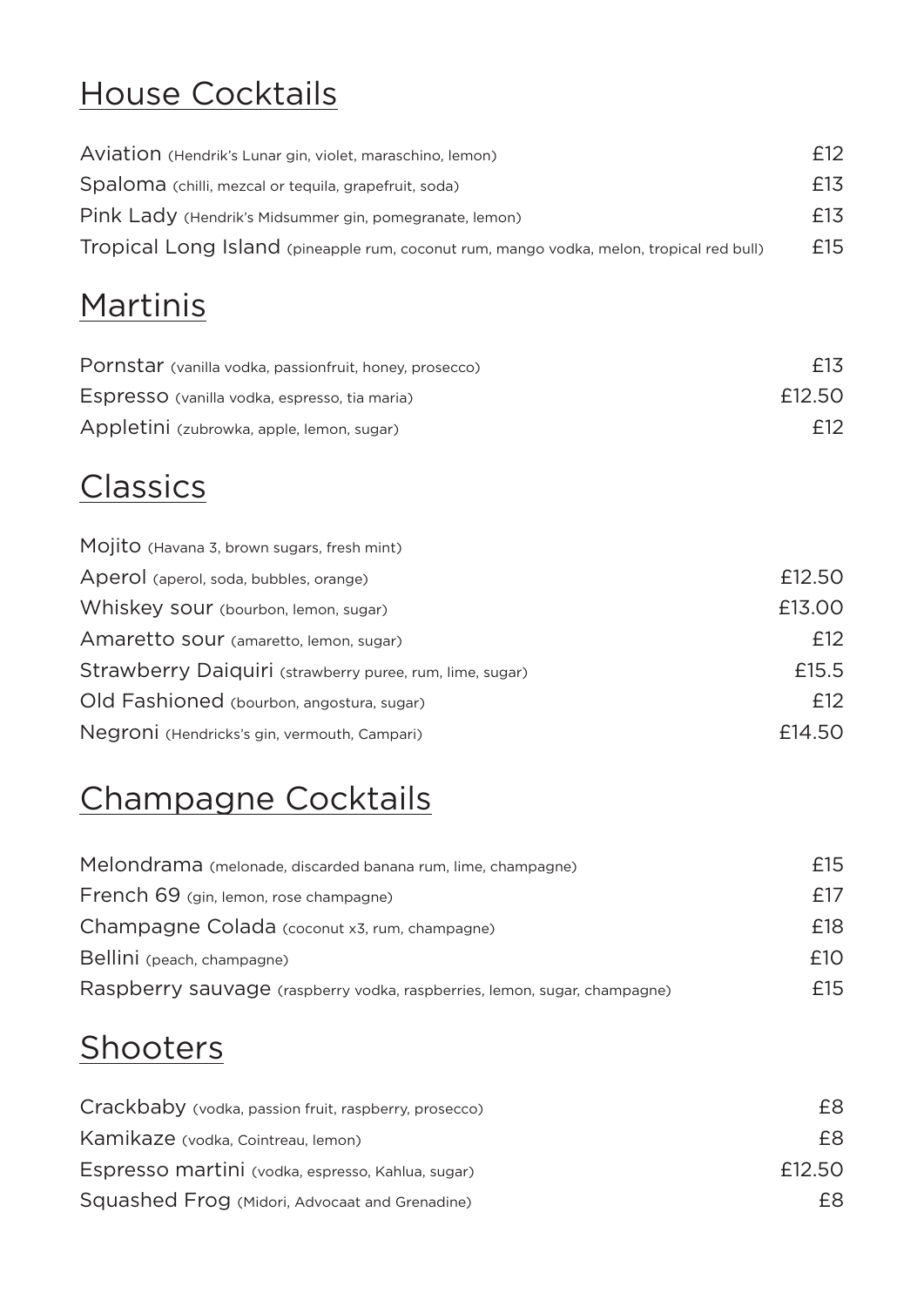# White Wine

| Ca Luca, <b>Pinot Grigio</b> , Italy.       | £24/6.5 |
|---------------------------------------------|---------|
| La Loupe, Grenache Blanc                    | £24/6.5 |
| Wairau River, sauvignon Blanc South Africa. | E40/10  |

#### Rose Wine

| Studio By Miraval, France                   | E40    |
|---------------------------------------------|--------|
| Whispering Angel, côtes De Provence, France | £55/13 |
| Rock Angel, côtes De Provence, France       | £75    |

#### Rose Magnums

| Studio By Miraval, 1.5ltr, France |                                                     | £75 |
|-----------------------------------|-----------------------------------------------------|-----|
|                                   | Whispering Angel, côtes De Provence, 1.5ltr, France | £95 |

#### Red Wine

| Mistral L'amandine, cotes Du Rhone, France    | £37/9.5 |
|-----------------------------------------------|---------|
| Familia Schroeder, Malbec, Argentina          | £70     |
| Henschke, Barossa, France                     | £85     |
| Crystallum 'Litigo', Pinot Noir, South Africa | £120    |
| Alpha Zeta, Amato Della Valpolicella, Italy   | £130    |